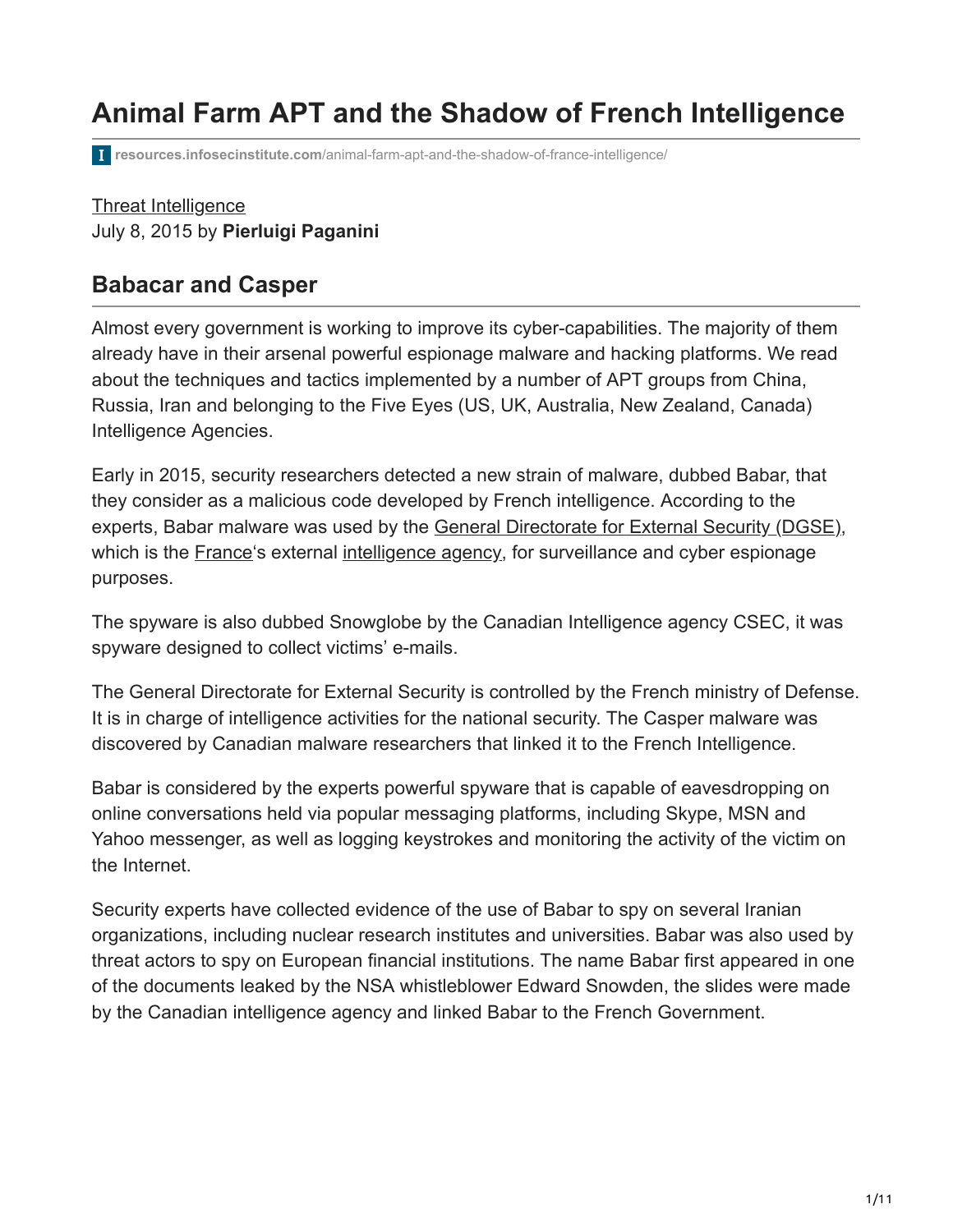

*Figure 1 – CSEC slides leaked by Snowden*

The documents confirm the presence of the France's intelligence services behind an e-mail spying campaign started in November 2009 that was aimed at Iran's nuclear program. According to the French newspaper Le Monde, the hackers hit many other targets, including a Canadian media outlet.

*"Canadian secret service suspect indeed their French counterparts of being behind a vast computer piracy operation, which would have begun in 2009 and still continue thanks to a spy implant,"* states *Le Monde.*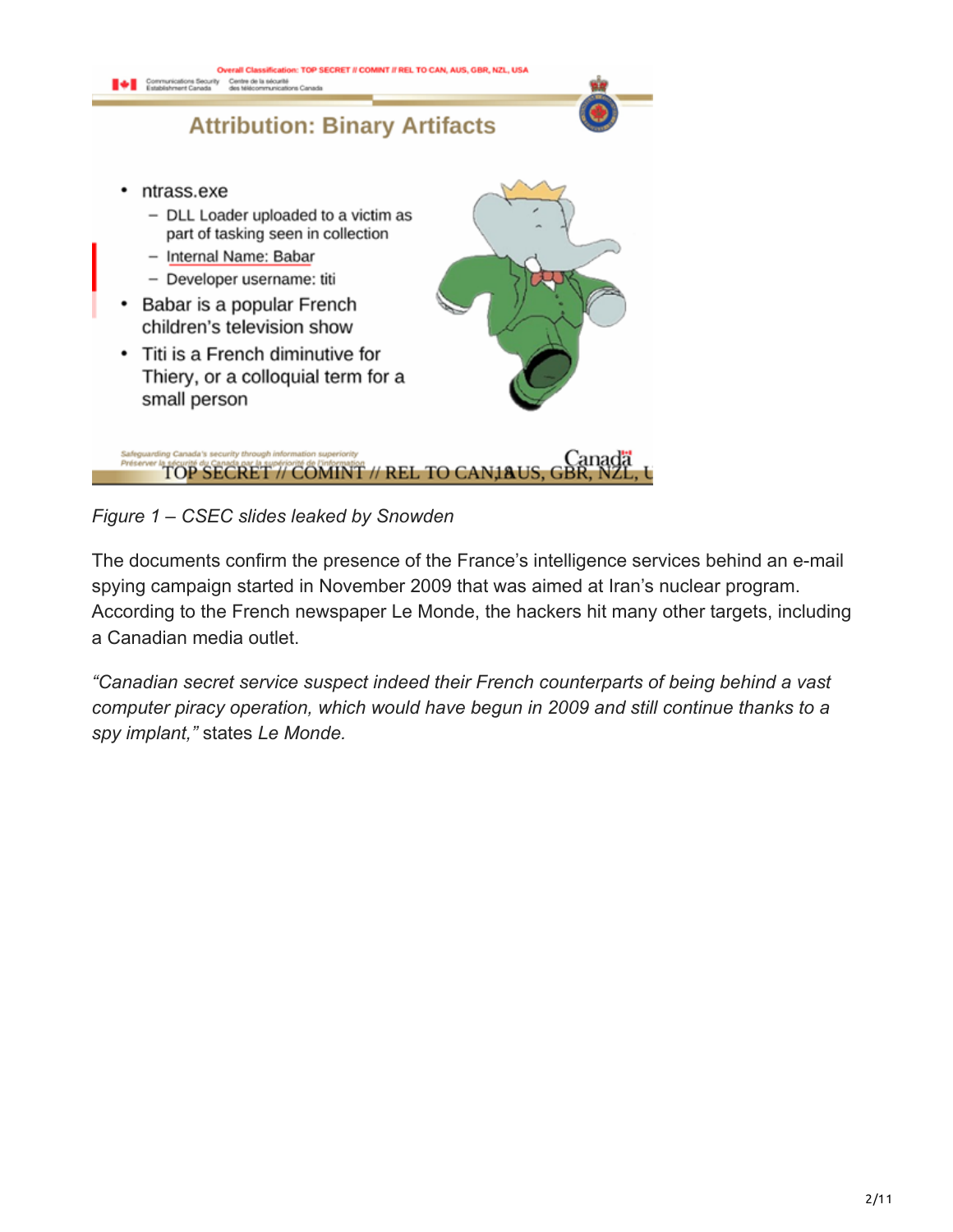

*Figure 2 -Canadian -Intelligence – Operation Snowglobe*

The presentation concludes with the revelation that CSEC agency has also detected a more sophisticated version of the Babar agent, dubbed Snowman, which is under analysis.

The slides were prepared in 2011 and shared among the Intelligence agencies belonging to the Five Eyes.

Snowglobe was detected in operation against targets in Canada, Spain, Greece, Norway, Ivory Coast and Algeria, but the main target appeared to be in Iran. The hackers were focusing on the country's foreign ministry, the Atomic Energy Organization of Iran, the Iran University of Science and Technology and two Tehran schools heavily involved in nuclear research, Malek-E-Ashtar University of Technology and Imam Hussein University.

The authors of the slides speculate that the French intelligence targeted Greece because it is "possibly associated with [the] European Financial Association," and also Algeria and Ivory Coast because they are former French colonies.

*"The memo outlines circumstantial evidence that led CSEC to conclude that Snowglobe was a French intelligence operation." Continues LeMonde.*

The researcher at CSEC are skeptical of possible financial motivation of the attackers, the exclude cyber-crime rings as the responsible of the campaign. Analysts noted that the malware author left his username amid the computer coding: *"Titi," a French diminutive or "colloquial term for a small person."*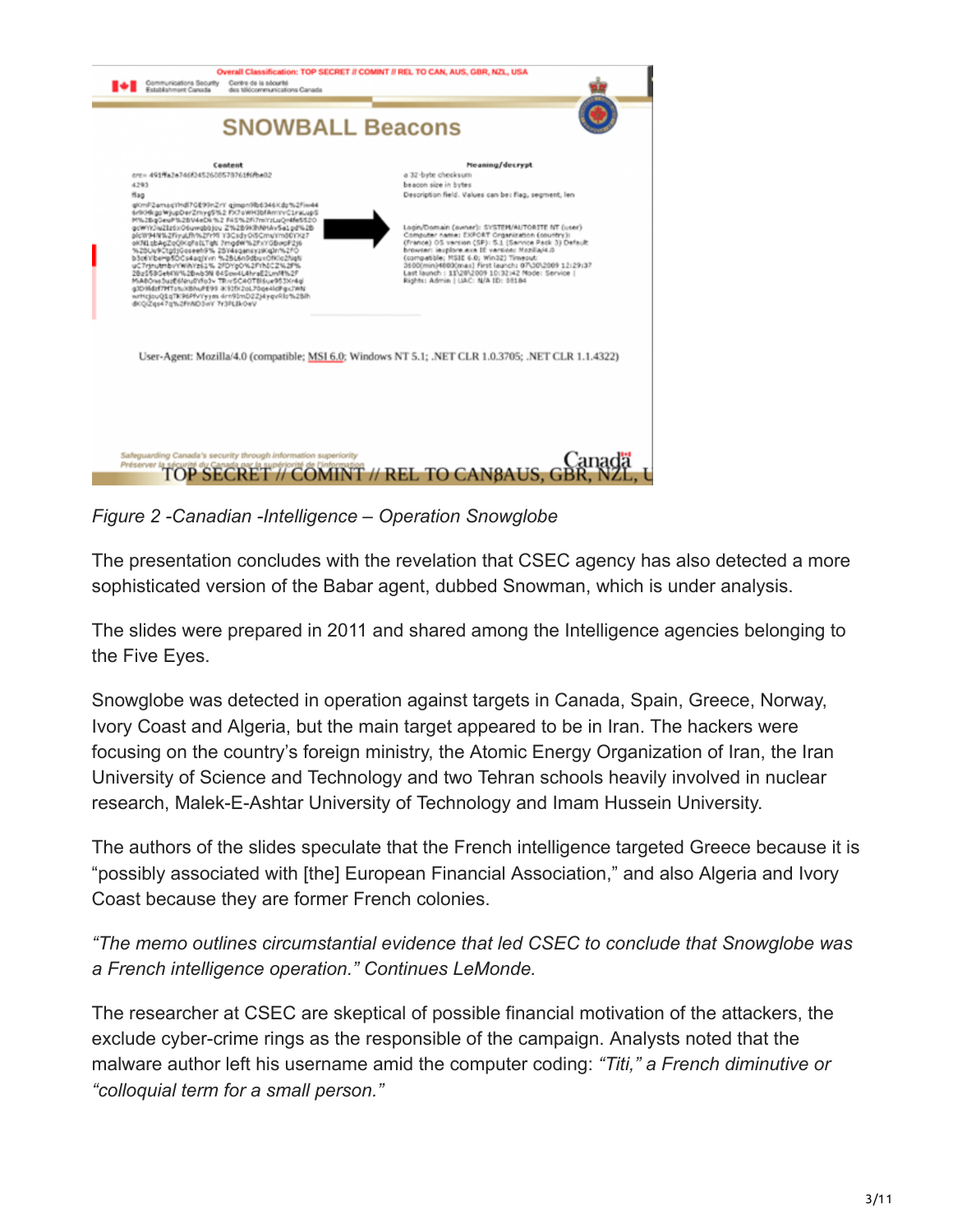On March 2015, malware researchers spotted a new strain of malware, dubbed Casper, which is spyware designed to track Internet users for surveillance purpose. The malware was hosted on a compromised website belonging to the Syrian Government (at http://jpic.gov.sy/) it was a complex agent able to exploit two zero-day flaws to infect victims.

Both the exploits were hosted on a Syrian website, launched in 2011 by the Syrian Ministry of Justice that was designed as an online platform for citizens to complain about law and order violations. Experts believe it was designed to target Syrian dissidents complaining about the government. The site [was hacked](http://ae.aliqtisadi.com/%D9%87%D8%A7%D9%83%D8%B1-%D9%8A%D8%AE%D8%AA%D8%B1%D9%82-%D9%85%D9%88%D8%A7%D9%82%D8%B9-%D8%AD%D9%83%D9%88%D9%85%D9%8A%D8%A9-%D8%B3%D9%88%D8%B1%D9%8A%D8%A9/) in September 2013 by a group using the twitter [account @olivertuckedout that raised the reaction of the hacking group known as the Syrian](https://twitter.com/olivertuckedout) Electronic Army.



*Figure 4 – olivertuckedout announced the hack of the Syrian Server*



Visualizza traduzione

### *Figure 5 – SEA replied @olivertuckedout*

*"In mid-April we detected two new SWF exploits. After some detailed analysis it was clear they didn't use any of the vulnerabilities that we already knew about. We sent the exploits off [to Adobe and a few days later got confirmation that they did indeed use a 0-day vulnerability](http://helpx.adobe.com/security/products/flash-player/apsb14-13.html)*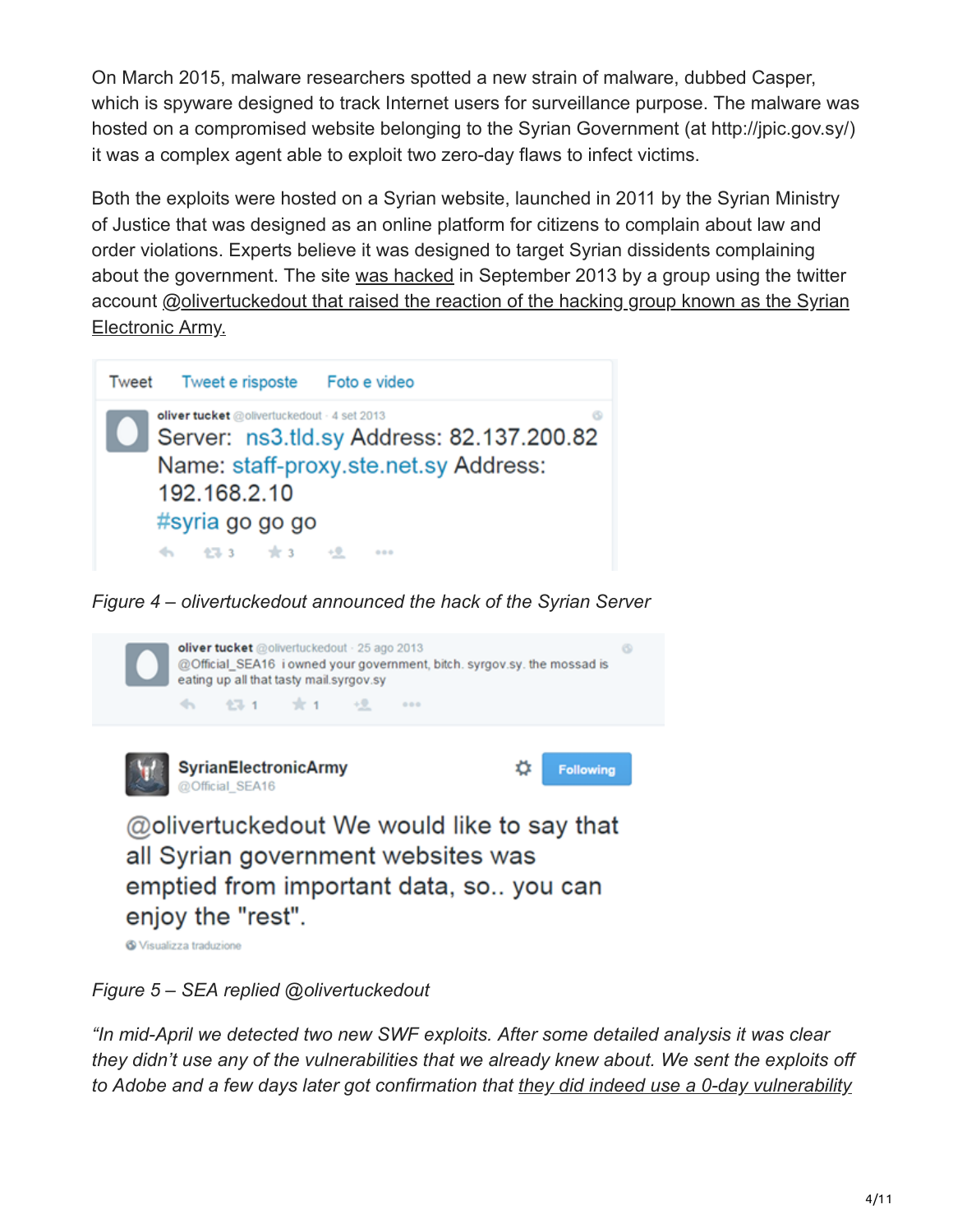*[that was later labeled as CVE-2014-0515. The vulnerability is located in the Pixel Bender](http://helpx.adobe.com/security/products/flash-player/apsb14-13.html) component, designed for video and image processing." reported an [analysis](https://securelist.com/blog/incidents/59399/new-flash-player-0-day-cve-2014-0515-used-in-watering-hole-attacks/) published by Kaspersky Lab.*

The experts at Kaspersky noticed that both exploits were professionally designed, but while one of them is standard and can infect practically any vulnerable computer, the second exploit (include.swf) only works on computers where Adobe Flash Player 10 ActiveX and Cisco MeetingPlace Express Add-In are installed. The authors used the Flash Player Pixel Bender component, which [Adobe no longer supports](http://www.adobe.com/devnet/pixelbender.html), as the attack vector and remain active for longer. This means that threat actors were running surgical espionage campaigns.

Casper malware was used by threat actors in the wild to target systems, spy on them, and drop other advanced persistent malware.

*"According to the report, which Motherboard reviewed in advance, Casper was hosted on a hacked Syrian government website in April of last year. The incident [caught the attention](http://securelist.com/blog/incidents/59399/new-flash-player-0-day-cve-2014-0515-used-in-watering-hole-attacks/) of some security researchers because the attackers used two zero-day vulnerabilities to infect victims" states a [blog post](http://motherboard.vice.com/read/meet-casper-yet-another-malware-likely-created-by-france-for-surveillance?utm_source=mbtwitter) published by the Motherboard news portal.*

The report published by Motherboard confirms that the Casper malware was designed by a French APT group, likely a state-sponsored hacking crew.

Casper was used to run several espionage campaigns over the last few years and its authors had access to two zero-day exploits that were used in a sample detected by malware researchers in April 2014.

Casper is not common malware; security researchers speculate it requested a significant effort for its development in term of resource and financial investment, a prerogative of [Government-built malware.](http://securityaffairs.co/wordpress/22677/malware/government-built-malware-cyber-weapons-will-run-control.html)

### *Babar, Casper, and Evil Bunny have the same root*

Malware specialists have discovered several similarities between the source code of Casper and Babar, the researchers speculate that they were "likely" developed by the same team of coders. The experts discovered much more, both agents appear as the product of a common hacking platform developed by French Intelligence that was used to distribute other malicious code, including the Evil Bunny. In December 2014, the security firm Cyphort Labs firm detected another sophisticated malware dubbed EvilBunny that implements a very complex evasion technique.

To establish that the same development team has worked on Bunny, Babar, and Casper the experts focused the analysis on the identification of unusual stubs of code or algorithms implemented by all the malware in the arsenal of the Animal Farm APT.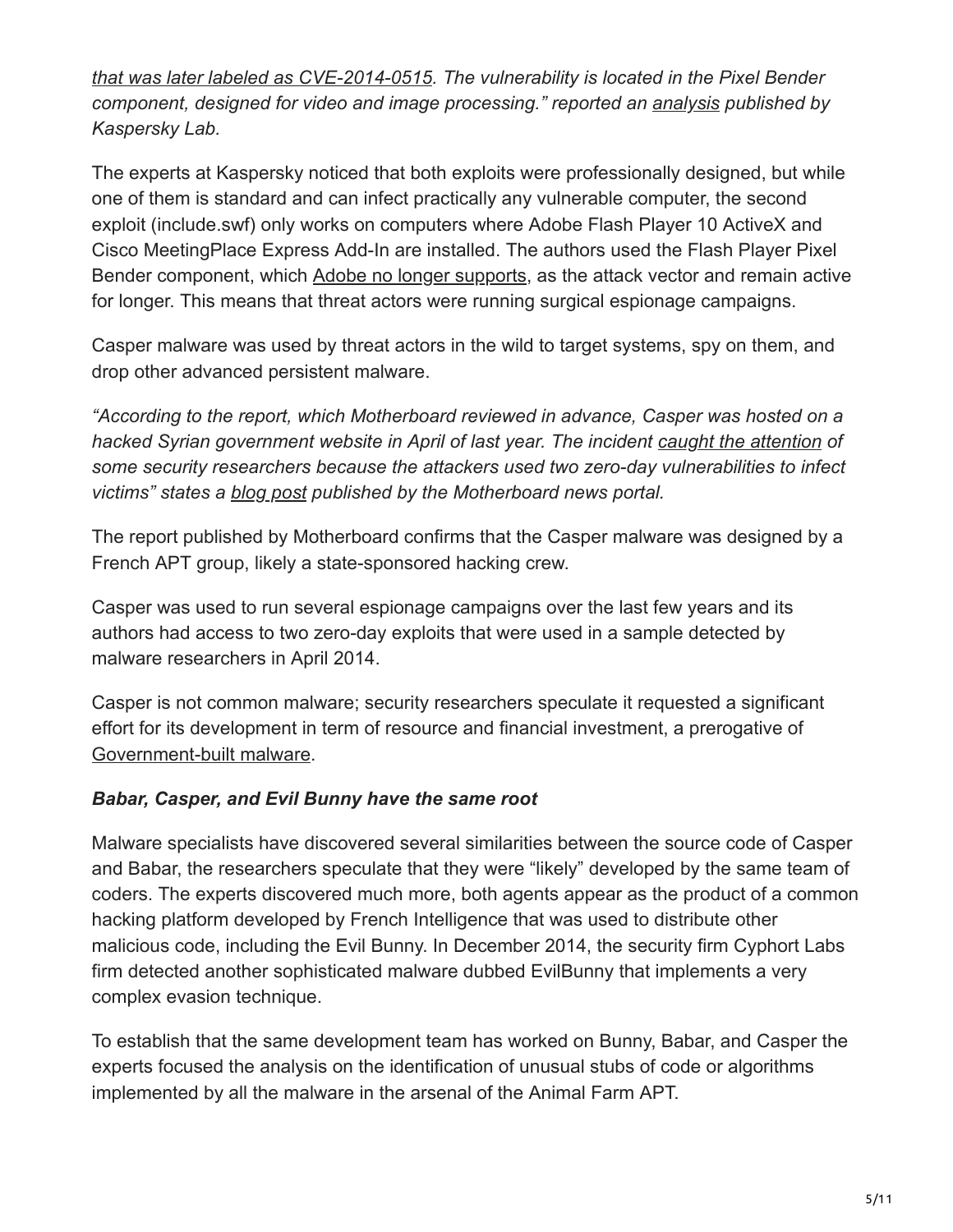EvilBunny is written in C++ and is able to detect installed antivirus and other defensive solutions. It includes a Lua 5.1 interpreter, which allows the spyware to execute Lua scripts and change its behavior at runtime.

The experts discovered that EvilBunny is able to receive commands from the C&C server at least in three different ways, via HTTP, through a downloaded database file or as a scheduled task.

The EvilBunny malware was initially delivered through a malicious PDF document, exploiting CVE-2011-4369. Once compromised the target the malware is loaded onto the system and infects the PC with EvilBunny malware.

*"The malware is dubbed 'EvilBunny' and is designed to be an execution platform for Lua scripts injected by the attacker." According to the new report written by Joan Calvet, a malware researcher at anti-virus maker ESET, the EvilBunny together with other hacking tools, like the NBOT tool, suggested ties to the French Intelligence.*



*Figure 6 – Comparison between NBOT code and Caper code*

*"We have reasons to believe that French intelligence has been using—or is even still using at least four different malware families," Marion Marschalek, another researcher who worked with Calvet and Paul Rascagneres in investigating the malware, told Motherboard.*

The Animal Farm is a very prolific malware factory; Casper is just the latest tool in order of time belonging to the arsenal of the Animal Farm group. Security researchers believe Casper has been active since at least 2009 or 2010.

*"Other security researchers agree that Casper, perhaps named after the famous cartoon "friendly ghost," was likely created by the French government and its spying agency the General Directorate for External Security (DGSE). They refer to the hacking group as the*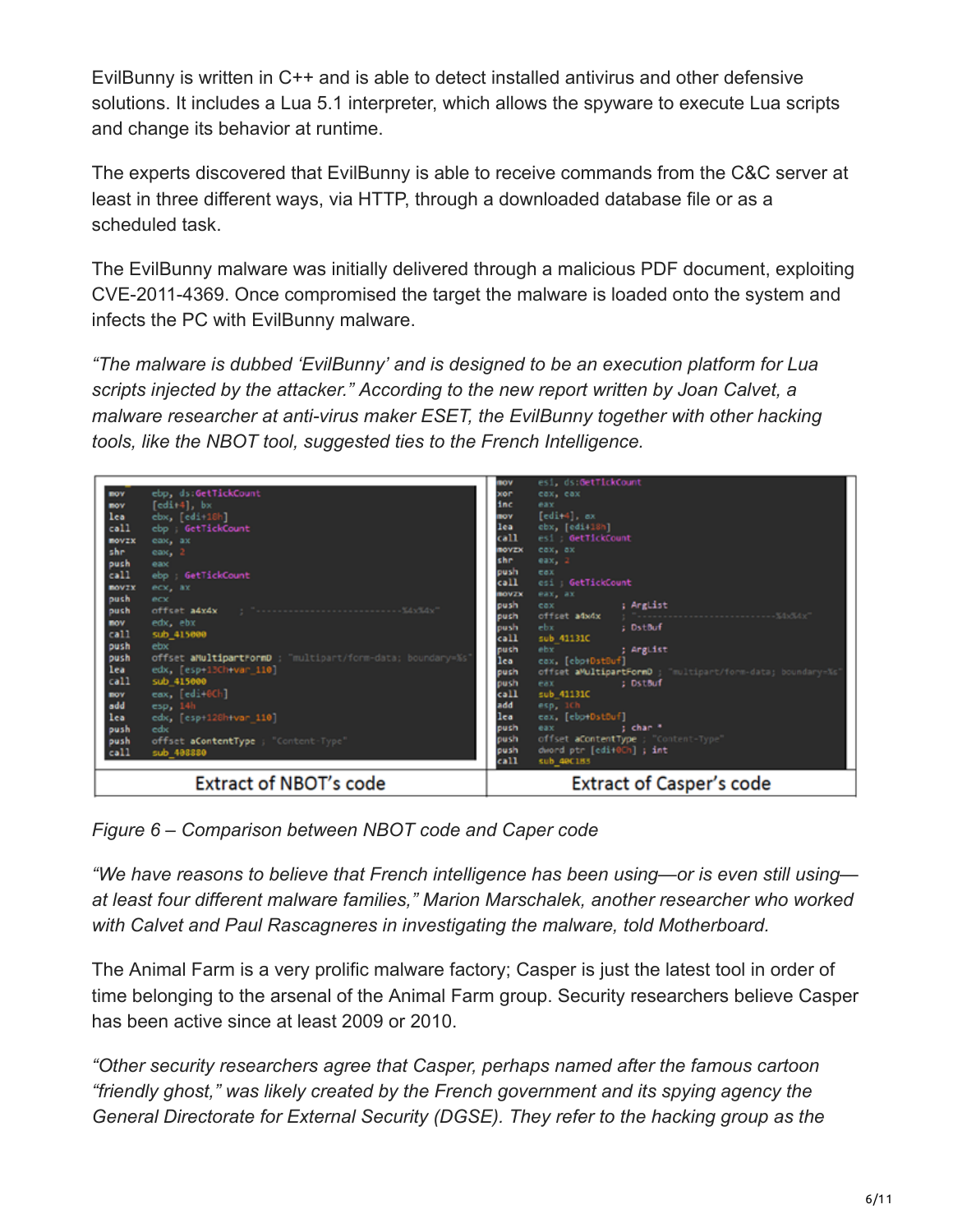*"Animal Farm" because of each malware's animal-like and cartoon-inspired names." continues the Motherboard.*

Experts at ESET firm collected the following evidence that suggests the involvement of the same development team for the malware used by the Animal Farm group:

- Casper hides its calls to API functions by using a hash calculated from the functions' names, rather than the names themselves, a technique implemented by other malware on the Animal Farm, including NBOT and Babar.
- Casper, Bunny, Babar, and NBOT gather information about the running antivirus solution in a similar way. The computer the SHA-256 hash of the first word of the antivirus name.
- *Casper generates delimiters for its HTTP requests by filling a specific format string with the results of calls to the GetTickCount API function. The same code is present in some NBOT samples.*

Costin Raiu, the director of the Global Research and Analysis Team at Kaspersky Labs, confirmed that his company has been tracking the Animal Farm since 2013, the popular expert has no doubts about the involvement of a government for the development of the malicious code used by the APT group.

*"When you have such a large-scale operation going on for several years using multiple zero[days without any kind of financial outcome,"Raiu told Motherboard, "it's obvious that it's a](http://securityaffairs.co/wordpress/18294/security/fireeye-nation-state-driven-cyber-attacks.html) nation-state sponsored—it has to be."*

France's Defense Ministry did not respond to Motherboard's requests for comment.

## **Another character from the cartoons … this time it's Dino Malware**

Security experts at ESET have recently discovered a new sophisticated malware dubbed Dino that experts believe linked to the arsenal of the [Animal Farm](http://securityaffairs.co/wordpress/34462/intelligence/babar-casper-french-intelligence.html) ATP group.

The researcher that discovered and analyzed Dino, the new strain of malware used by the so-called "Animal Farm", explained that it was detected for the first time in March 2014 when French media released a new collection of Snowden's slides describing a campaign dubbed "Operation Snowglobe."

Several security firms, including ESET, Cyphort and G DATA, have analyzed in details the malware belonging the Animal Farm APT. Below a list of the reports they published:

- Casper, a stealthy first-stage implant, [documented by ESET in last March](http://www.welivesecurity.com/2015/03/05/casper-malware-babar-bunny-another-espionage-cartoon/)
- Bunny, a Lua-based backdoor, documented by [Marion Marschalek \(Cyphort\)](http://www.cyphort.com/evilbunny-malware-instrumented-lua/)
- Babar, an espionage platform, also analyzed by [Marion Marschalek](http://www.cyphort.com/babar-suspected-nation-state-spyware-spotlight/)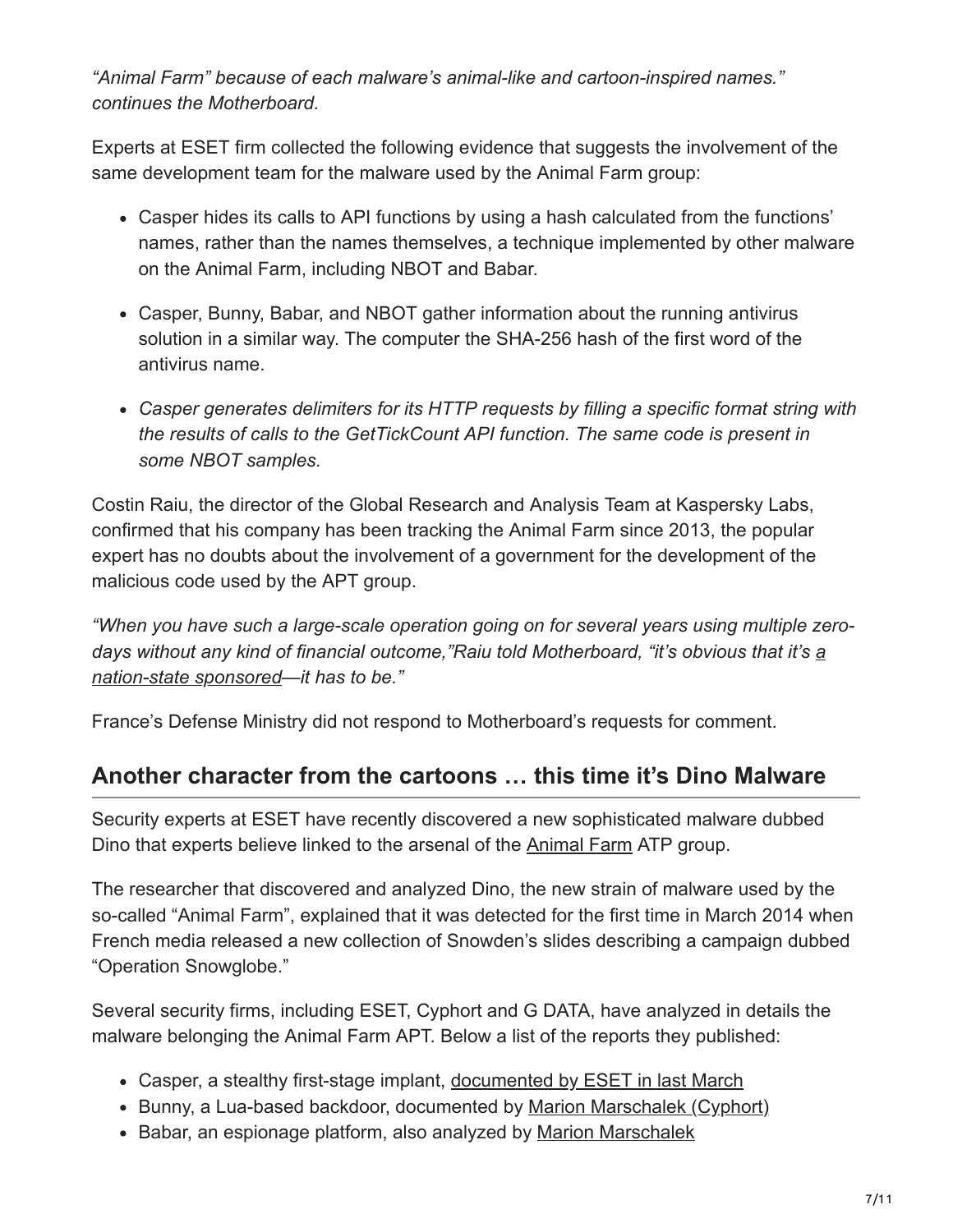The arsenal of the Animal Farm includes Babar, EvilBunny, and Casper, but the list is long and NBot, Tafacalou (TFC / Transporter) and Dino are other malicious code used by the APT.

ESET published a detailed [analysis](http://www.welivesecurity.com/2015/06/30/dino-spying-malware-analyzed/) of the Dino malware, the ESET researcher Joan Calvet has detected a single sample of Dino in the wild that was used in an attempt to infect a target in Iran in 2013.

*"Dino is so hard to find because the group behind the Animal Farm is really good at targeting people precisely, and we basically miss a lot of their samples," Calvet told*

Dino is a modular malware, a number of components allow it to carry out several tasks, the agent is able to execute commands sent by C2C servers and Windows batch commands.

The malware is also able to search for specific files, upload files to the command and control (C&C) server, and download further files from the control architecture. The experts noticed that Dino can also schedule commands to be executed at a specified time, it is also able to kill processes and uninstall the malicious code from the infected system to avoid leave traces of its presence.

Experts at Kaspersky explained that the Tafacalou malware is used by the Animal Farm APT to serve further sophisticated spyware like Babar and Dino.

The researchers discovered several similarities between the code of the Dino malware and other threats from the Animal Farm malware families. The experts highlighted that the developers of these malware families are French speakers.

The amount of shared code between Dino and the other Animal Farm malware is significant and leaves no doubt that Dino belongs to Animal Farm's arsenal. Below the list of shared features provided by the experts at ESET:

*At the very beginning of Dino execution, the current process name is checked against process names used by some sandboxes, the feature allows it to avoid the execution in testing environments.*

```
// Converts the file name to lowercase
_wcslwr_s(Filename, 0x104u);
// Checks the file name against sandbox names
if ( wcsstr(Filename, L"klavme.exe") )
  ExitProcess(0);if ( wcsstr(Filename, L"myapp.exe") )
  ExitProcess(0);if ( wcsstr(Filename, L"testapp.exe") )
  ExitProcess(0);result = (DWORD)wcsstr(Filename, L"afyjevmv.exe");
if ( result )
  ExitProcess(0);
```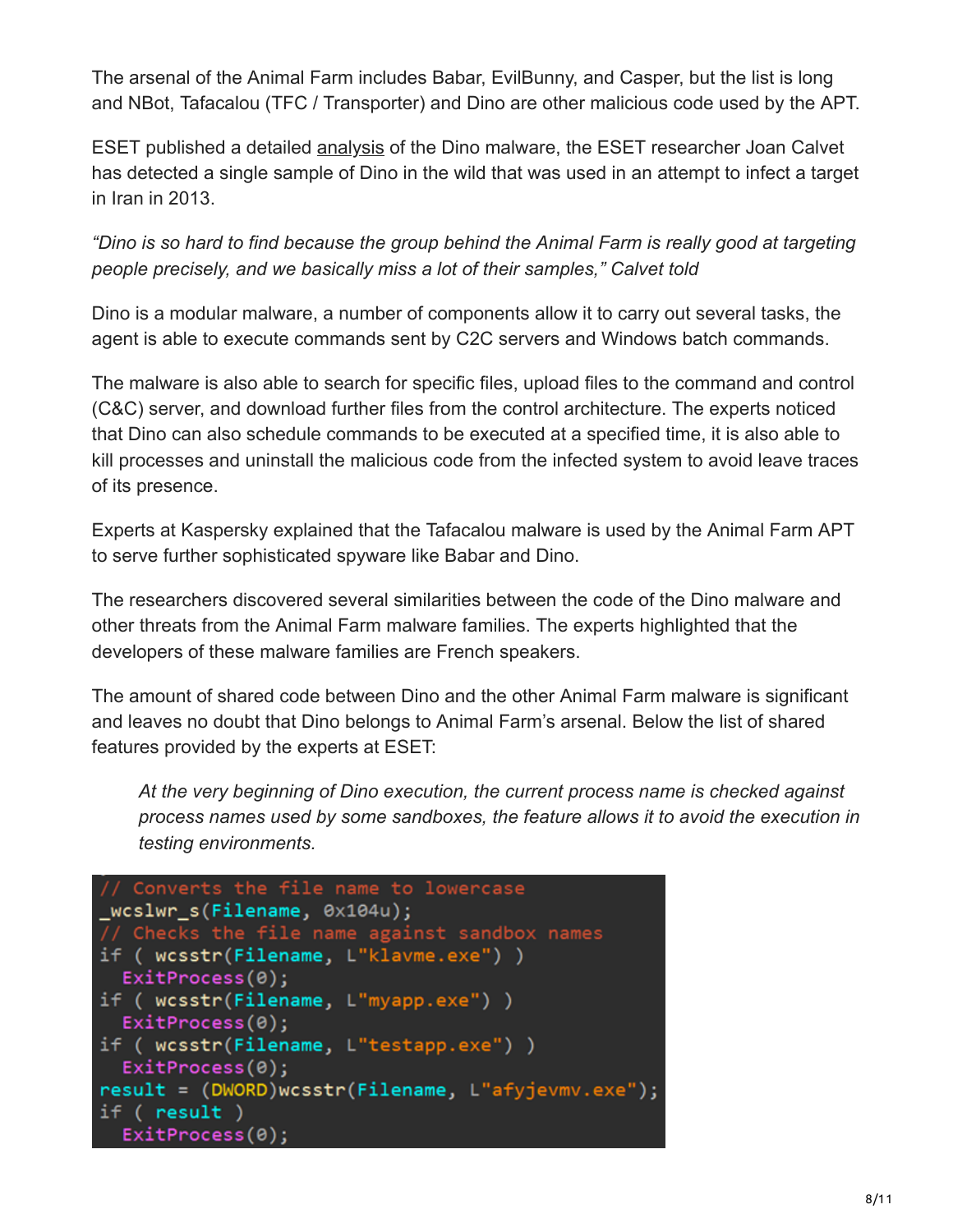*Figure 7 – Dino checks to avoid execution in virtualized environments.*

- *The call to API functions is hidden with the same hashing mechanisms implemented by other malware on the Animal Farm APT. The hash is calculated from the function's name and used to look for the address of the API function.*
- *The Dino's custom file system the so-called ramFS is present in several droppers used by Animal Farm.*
- *The output of Dino's sysinfo command looks like an updated version of the "beacon" from the SNOWBALL implant described in the leaked CSE slides – part of operation SNOWGLOBE, which led to the discovery of Babar:*

*"Dino's binary contains a resource whose language code value is 1036. The original purpose of this language code is to allow developers to provide resources (menus, icons, version information…)* for*different locations in the world in the corresponding language. Interestingly, when a developer does not manually specify the language code, the compiler sets it to the language of the developer's machine. So, which language corresponds to the value 1036, or 0x40c in hexadecimal? [French \(France\).](https://msdn.microsoft.com/en-us/library/windows/desktop/dd318693(v=vs.85).aspx)" states the report published by the ESET.*

Another anomaly discovered by researchers is the presence in the file path of the word "arithmetique," which is French for "arithmetic."arithmetique," which is French for "arithmetic."

Experts at ESET explained that the Dino malware, differently for other codes used by the Animal Farm APT, doesn't implement sophisticated anti-analysis techniques.

## **Conclusion**

The information presented in this post reviews the findings of the reports prepared by the principal security firms that confirm the existence of a state-sponsored hacking group behind the Animal Farm APT.

All the malicious codes share a large amount of code and appear developed by the same pool of experts. The malware is very sophisticated and their development requested for sure a significant effort. The analysis of Babar in the documents prepared by the Canadian CSEC indicates that the group is active at least since 2009, and the availability of zero-day exploits is another element that led the experts to consider the Anima Farm a Government-backed actor.

In the following table explains the principal malware that security experts linked to the group of Animal Farm.

| <b>Malware</b> | <b>Function</b> | <b>Further info</b> |
|----------------|-----------------|---------------------|
|----------------|-----------------|---------------------|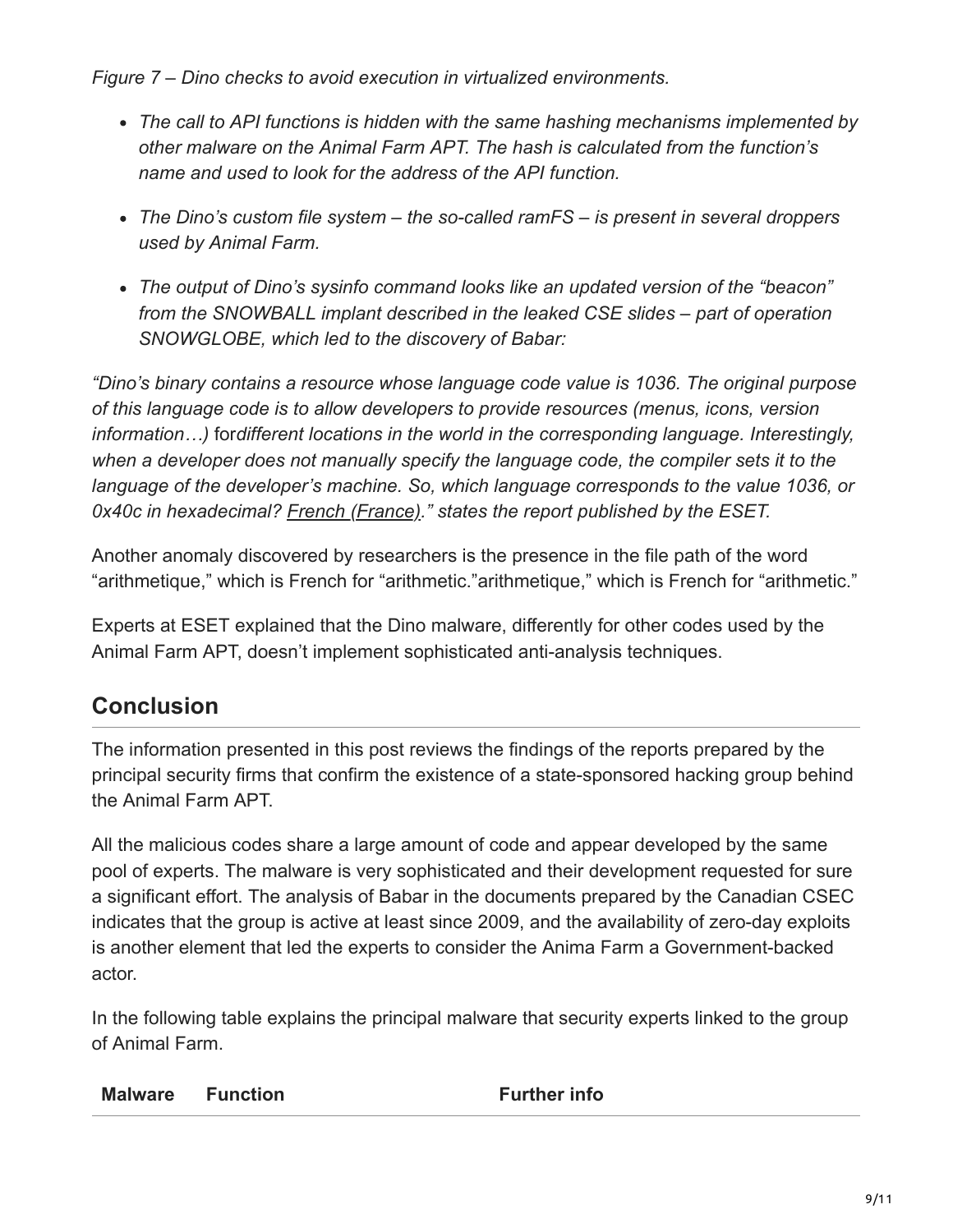| <b>Casper</b>               | Stealthy first-stage implant                                                                                                                                         | Casper was used against Syrian targets in<br>April 2014, which makes it the most recent<br>malware from this group publicly known at<br>this time. Casper has been active since at<br>least 2009 or 2010. |
|-----------------------------|----------------------------------------------------------------------------------------------------------------------------------------------------------------------|-----------------------------------------------------------------------------------------------------------------------------------------------------------------------------------------------------------|
| <b>Evil</b><br><b>Bunny</b> | <b>Backdoor</b>                                                                                                                                                      | The malware is written in $C_{++}$ , multi-<br>threaded, aims to detect installed anti-<br>virus- and firewall solutions and accepts a<br>vast number of different control<br>commands.                   |
| <b>Babar</b>                | Spyware that infects Windows<br>desktop machines and exfiltrates<br>data, including instant<br>messenger conversations,<br>browsers, and office application<br>data. | The security firm Cyphort Labs firm<br>detected it in December 2014. It<br>implements a very complex evasion<br>technique.                                                                                |
| <b>NBot</b>                 | <b>Backdoor</b>                                                                                                                                                      |                                                                                                                                                                                                           |
| <b>Dino</b>                 | Spyware                                                                                                                                                              | Dino is a modular malware, researchers<br>discovered a number of components that<br>allows it to carry out several tasks.                                                                                 |
| <b>Tafacalou</b>            | <b>Backdoor</b>                                                                                                                                                      | Malware used in a first stage of attack that<br>was used to load further malware<br>including the Evil Bunny.                                                                                             |

#### *Is the France intelligence behind Animal Farm?*

It's difficult to confirm it, despite the malware share the same features, the attribution is not simple, despite many experts speculate in the involvement of the France Intelligence.

### **References**

<http://securityaffairs.co/wordpress/34462/intelligence/babar-casper-french-intelligence.html>

<http://securityaffairs.co/wordpress/38204/cyber-crime/dino-malware-animal-farm.html>

[http://motherboard.vice.com/read/meet-casper-yet-another-malware-likely-created-by-france](http://motherboard.vice.com/read/meet-casper-yet-another-malware-likely-created-by-france-for-surveillance)for-surveillance

<http://www.cyphort.com/evilbunny-malware-instrumented-lua/>

http://www.cyphort.com/babar-suspected-nation-state-spyware-spotlight/

[http://www.theglobeandmail.com/news/national/french-spy-software-targeted-canada](http://www.theglobeandmail.com/news/national/french-spy-software-targeted-canada-report/article17608109/)report/article17608109/